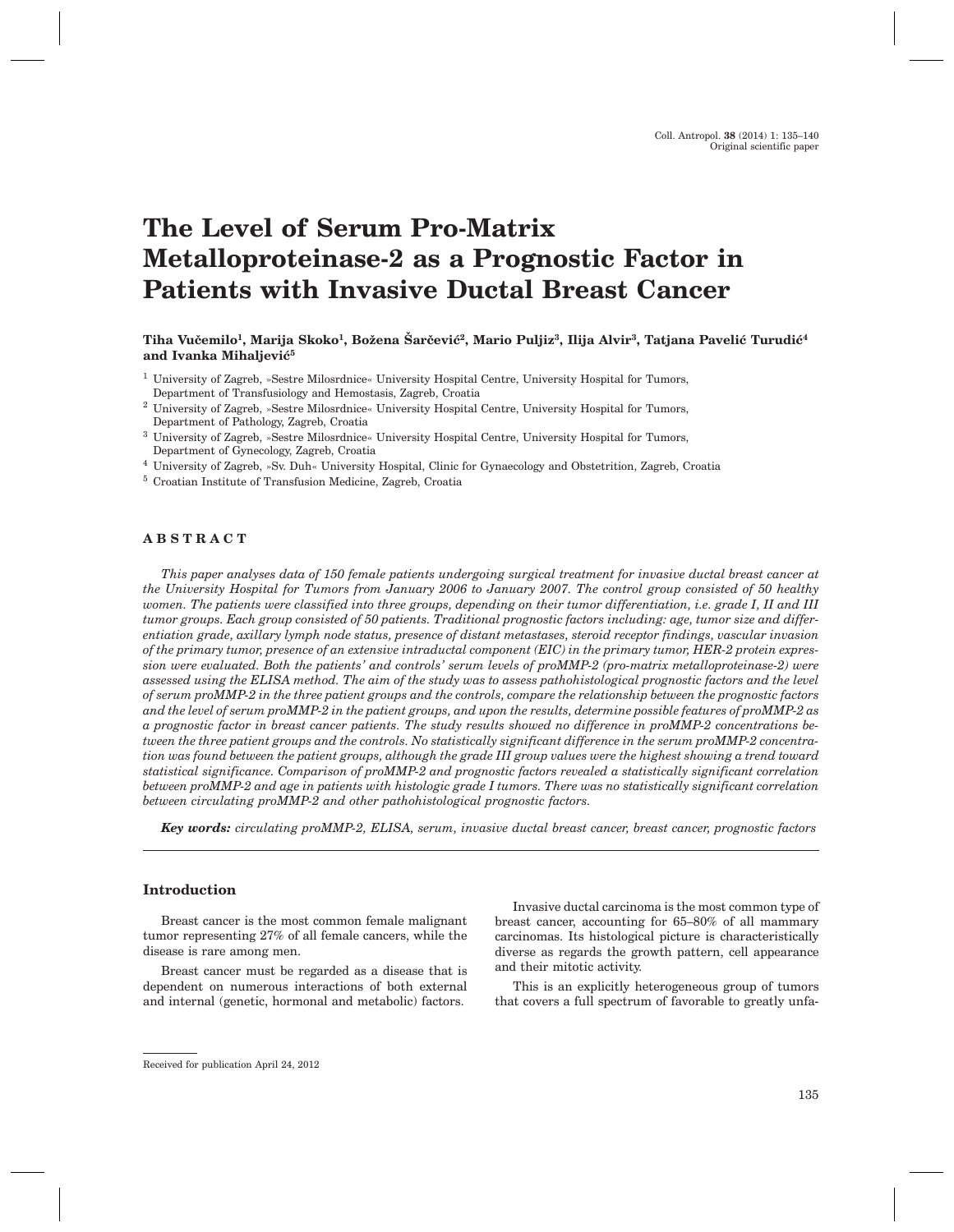vorable prognostic factors of which the most important are lymph node status, histologic tumor grade and tumor size, presence of steroid receptors and HER2/neu status<sup>1</sup>.

The HER2/neu is a biological prognostic factor, a proto-oncogene occurring in locus 17q21 and encoding the 185-KDA transmembrane domain of the epidermal growth factor receptor. Gene amplification and protein overexpression of HER2/neu are characteristics of breast cancer. Several studies have confirmed that HER2/neu onco-gene overexpression is associated with a poorer prognosis. The good side of HER2/neu expression is the possibility of using Herceptin (trastuzumab) therapy, i.e. monoclonal antibody therapy which specifically targets HER2/neu protein $^{2,3}$ .

Besides cellular proteins, there are also extracellular proteins that play a role in the tumor growth and development. These include matrix metalloproteinases that constitute a large family of proteolytic enzymes and are involved in physiological (the menstrual cycle, bone remodeling process, and normal immune response to infection) and pathological processes of the body. To date, twentyfive MMPs are described, all of them showing a zinc-dependent catalytic domain  $(Zn + +)$  and classified on the basis of their substrate specificity4.

MMP-2 is a matrix metalloproteinase that plays a key role in the processes of tumor invasion and metastasis for their capacity to degrade extracellular matrix protein $5,6$ . This is especially important in the degradation process of collagen type IV and gelatin type that forms basis of the cell basement membrane. MMP-2 includes a special activation mechanism that requires the presence of both tissue inhibitor matrix metalloproteinase-2 (TIMP-2) and membrane type-1 matrix metalloproteinase (MT1-MMP). TIMP-2 binds to the MT1-MMP catalytic domain of the cell surface. Full activation is achieved through either intramolecular autocatalytic mechanisms or plasminogen-plasmin system activation. At low concentrations, TIMP-2 functions as a positive regulator of MT1-MMP, whereas at high concentrations, TIMP-2 as well as TIMP-3 and TIMP-4 may completely inhibit the activity of proMMP-24,7,8.

Experimental murine breast carcinoma with brain metastases shows an increased expression of gelatinases and MMP-2 activity as compared to normal brain tis- $\text{su}e^{7-11}$ .

There are not enough data available for circulating matrix metalloproteinases in relation to malignant tumor progression. For this reason, the aim of this study was to assess the preoperative circulating serum levels of both proMMP-2 and proMMP-2/TIMP-2 complex in 150 patients with invasive ductal carcinoma of the breast. The preoperative evaluation included pathohistologic prognostic factors (tumor size and differentiation grade, axillary lymph node status, distant metastases, steroid receptors, vascular invasion, presence of an extensive intraductal component (EIC) in the primary tumor, HER-2/neu protein expression) and their relationship with serum concentrations of proMMP-2 and proMMP-2/ TIM-2. The aim of the study was to compare serum concentrations proMMP-2 and proMMP-2/TIM-2 in cancer patients with healthy controls.

### **Materials and Methods**

The study included 150 patients with primary breast cancer treated at the Surgical Oncology Department, University Hospital for Tumors in Zagreb.

According to their tumor differentiation (grade I, II, III), the patients were classified into three groups of 50 patients each.

All patients underwent either conservative breast surgery (segmentectomy) with the adjacent lymph node dissection or breast ablation with axillary dissection. After surgery, the material obtained was pathohistologically processed. This includes fixation of the resection material using 10% buffered formalin, paraffin embedding of tissue specimens, tissue sectioning in 5ìm slices and staining with hemalaun-eosin. The slides were examined by light microscopy to determine tumor grade, and assess axillary lymph node status, vascular invasion of tumor tissue and the presence of an extensive intraductal component (EIC). Immunohistochemical staining using murine monoclonal antibodies to identify steroid receptors was performed following Microwave Streptavidin ImmunoPeroxidase (MSIP) protocol on the DAKO Autostainer Universal Staining System. The results of immunohistochemical staining were assessed by a semi- -quantitative method, as follows:

- negative reaction  $(0)$  less than 5% of tumor cells were positive
- weak positive reaction  $(+)$  5–10% of tumor cells were positive
- moderate positive reaction  $(++)$  10–50% of tumor cells were positive
- strong positive reaction  $(+++)$  more than 50% of tumor cells were positive.

HER-2 protein expression was assessed using Hercep-Test (DAKO kit, NoK 5204). The test uses standard reagents to be placed on a third section of each tumor, and the scores are defined according to the manufacturer's recommendations as follows:

- negative reaction (-): 0-30% of tumor cells with negative reaction or weak membrane staining
- weak positive reaction  $(+):$  >30% positive tumor cells with partial membrane standing
- moderate positive reaction  $(++)$ :>30% positive tumor cells with moderate strong membrane staining
- strong positive reaction  $(+++)$ : >30% positive tumor cells with complete strong membrane staining.

Patients in whom immunohistochemical analysis of HER-2 receptor showed moderate strong positivity  $(2+)$ underwent retesting by use of a hybridization method. These are molecular methods based on mutual hybridization of single-stranded complementary nucleic acid sequences. The hybridization phase includes two different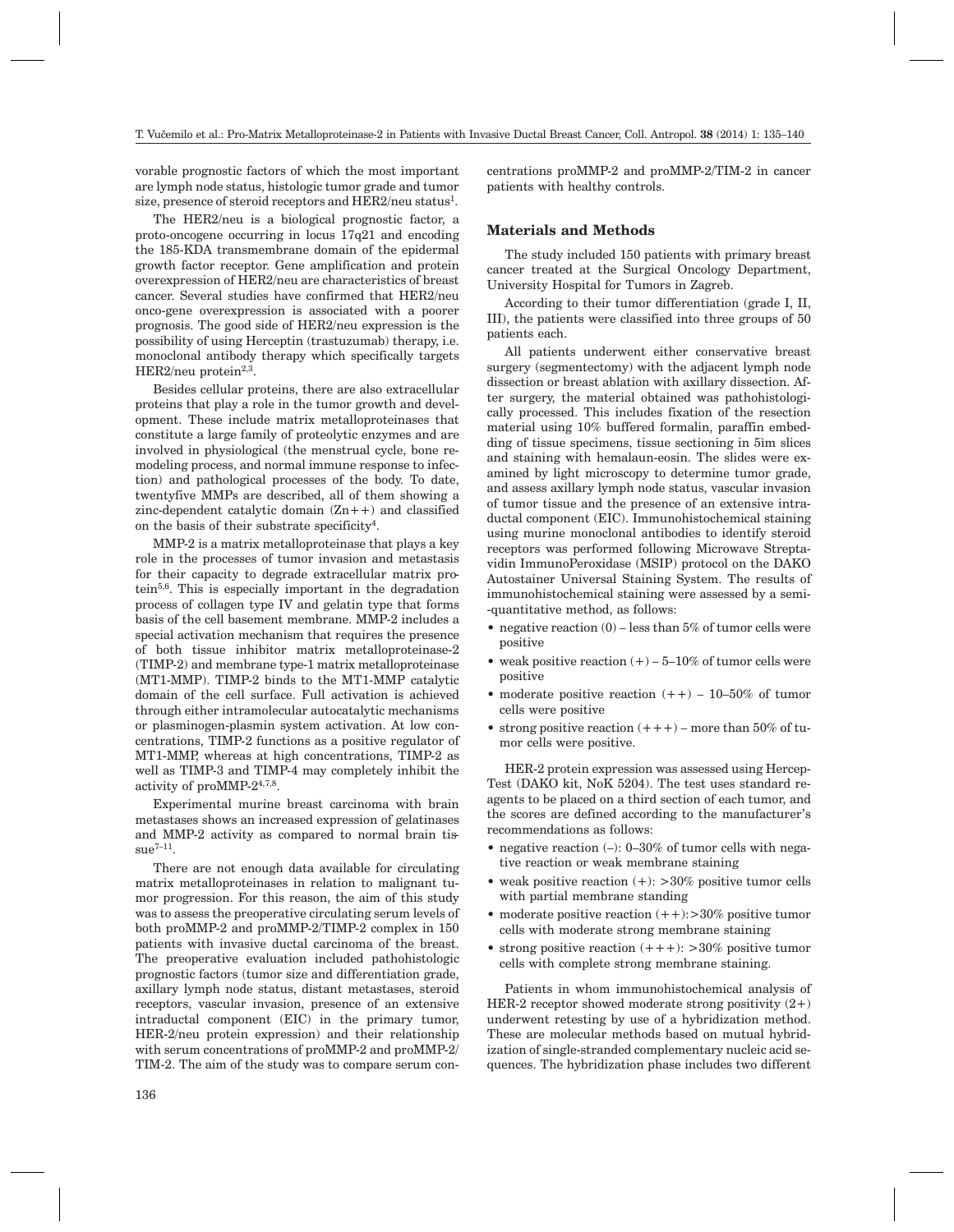components: a labeled nucleic acid sequence (probe) and homologous nucleic acid sequence (DNA, RNA) from fixed cytogenetic material to be used for diagnostic purposes. The probes are labeled with fluorochrome or macromolecules that are strong immune genes (digoxigenin, biotin). Depending on probe labeling, two hybridization techniques are distinguished, i.e. FISH – fluorescence in situ hybridization and CISH – chromogenic in situ hybridization.

Blood samples for MMP-2 test were collected from patients at primary diagnosis. Serum for MMP-2 test was separated from venous blood that was collected in a test-tube, left to clot at room temperature for 30 min and further centrifuged at 3000 rpm for 10 min. The separated serum was kept frozen at –20 °C until needed for use. The control group consisted of 50 healthy women.

Enzyme-linked immunosorbent test (ELISA) was used to detect free circulating pro-MMP-2 and proMMP-2- -TIMP-2 complex levels. A commercial assay kit – Human Biotrak ELISA system by Amersham Biosciences, Buckinghamshire, UK – was used to detect MMP-2. The assay for total proMMP-2 (RPN2617) identifies the free form of circulating proMMP-2 and proMMP-2-TIMP-2 complex. The ProMMP-2-TIMP-2 complex level was assessed in microtiter plates coated with the monoclonal anti-TIMP- -2 antibody (clone T2-101, SBA Sciences, Oulu, Finland). Diluted serum sample and the polyclonal anti-MMP-2 antibody (clone DB-202, SBA Sciences, Oulu, Finland) were also added. The present MMP-2 was all bound to the microtiter plate walls, while other serum components were removed by washing and aspiration. MMP-2 was detected with the anti-MMP-2 antibody coated with peroxidase enzyme that serves as enzyme conjugate (Chemocon International, Temecula, Calif), and the reaction was demonstrated by adding o-phenylendiamine dihydrochloride enzyme substrate (Sigma, Steinheim, Germany). Readings were taken on the 450 nm wave- -length spectrophotometer (Photometer Spectra 2, Tecan- -Ortho). The sensitivity of the assay for proMMP-2 is 0.37 ng/mL.

All the results were processed using descriptive statistical methods. The ANOVA (one-way analysis of variance) was used to test the differences between quantitative variables. To assess the correlation between proMMP-2 and other prognostic factors for breast cancer linear correlation analysis was employed.

## **Results**

The study included 150 patients. The mean age of all patients was 59.5 years. According to their tumor differentiation grade, the patients were assigned to one of three groups of 50 patients each.

The age range in the grade I, grade II and grade III group was 37–81 years (mean age 59), 45–82 years (mean age 55.5 years) and 36–83 years (mean 59.5 years) respectively.

Analysis of axillary involvement by lymph node metastases showed 89 lymph node-negative patients (59.3%), and 61 patients (40.6%) had lymph node metastases.

Analysis of estrogen (ER) and progesterone (PR) receptors revealed the following: 92 patients (61.3%) with ER+PR+, 37 patients (24.66%) with ER-PR-, 19 patients (12.6%) with ER+PR- and 2 patients with ER-PR+. A comparison of hormone receptors by tumor grade showed a statistically significant difference between grade I and grade III, and between grade I and grade III tumors.

Among the 150 study patients with invasive ductal breast cancer, 48 (32%) patients tested positive for the HER-2 protein, while in 102 (68%) patients the result was negative.

The presence of vascular invasion was observed in 24 (16%) patients, and its absence was shown in 126 (84%) patients.

An extensive intraductal component was found in 46 (30.6%) patients, and not documented in 104 (69%) patients.

A comparison of tumor diameter by tumor grades showed a statistical significance between grades I and II, grades I and III, and grades II and III. The largest mean tumor diameter was in the grade III group, and the smallest mean tumor diameter was observed in the grade I group.

Vascular invasion as a negative prognostic factor was shown to be most pronounced in the grade III. The HER-2 protein as an important predictor and prognosticator was shown to be comparable in the grade II and III groups, and the least expressed in the grade I group.

#### *ProMMP-2*

A comparison of the serum proMMP-2 level in healthy controls and patients classified into three histologic tumor grade groups is shown in Table 1. No statistically significant difference in the proMMP-2 level was found between of the controls and patient groups  $(p=0.337)$ . The highest levels and the highest overall mean of pro-MMP-2 were reported for the grade III group (Table 1). To substantiate the statistical significance in a larger patient sample a further investigation is required

The correlation between the healthy control proMMP-2 level and age was not statistically significant (p=0.175).

**TABLE 1** COMPARISON OF PROMMP-2 LEVELS BETWEEN CONTROLS AND THREE PATIENT GROUPS

| ProMMP-2<br>ng/L        | Controls | Grade<br>I | Grade<br>Н | Grade<br>HН |
|-------------------------|----------|------------|------------|-------------|
| N                       | 50       | 50         | 50         | 50          |
| $\overline{\mathbf{x}}$ | 1292.54  | 1224.67    | 1268.10    | 1321.82     |
| <b>SD</b>               | 239.55   | 293.81     | 333.44     | 274.42      |
| sem                     | 33.88    | 41.55      | 47.16      | 38.81       |
| Maximum                 | 1728     | 1875       | 1815       | 2125        |
| Minimum                 | 783      | 380        | 255        | 497         |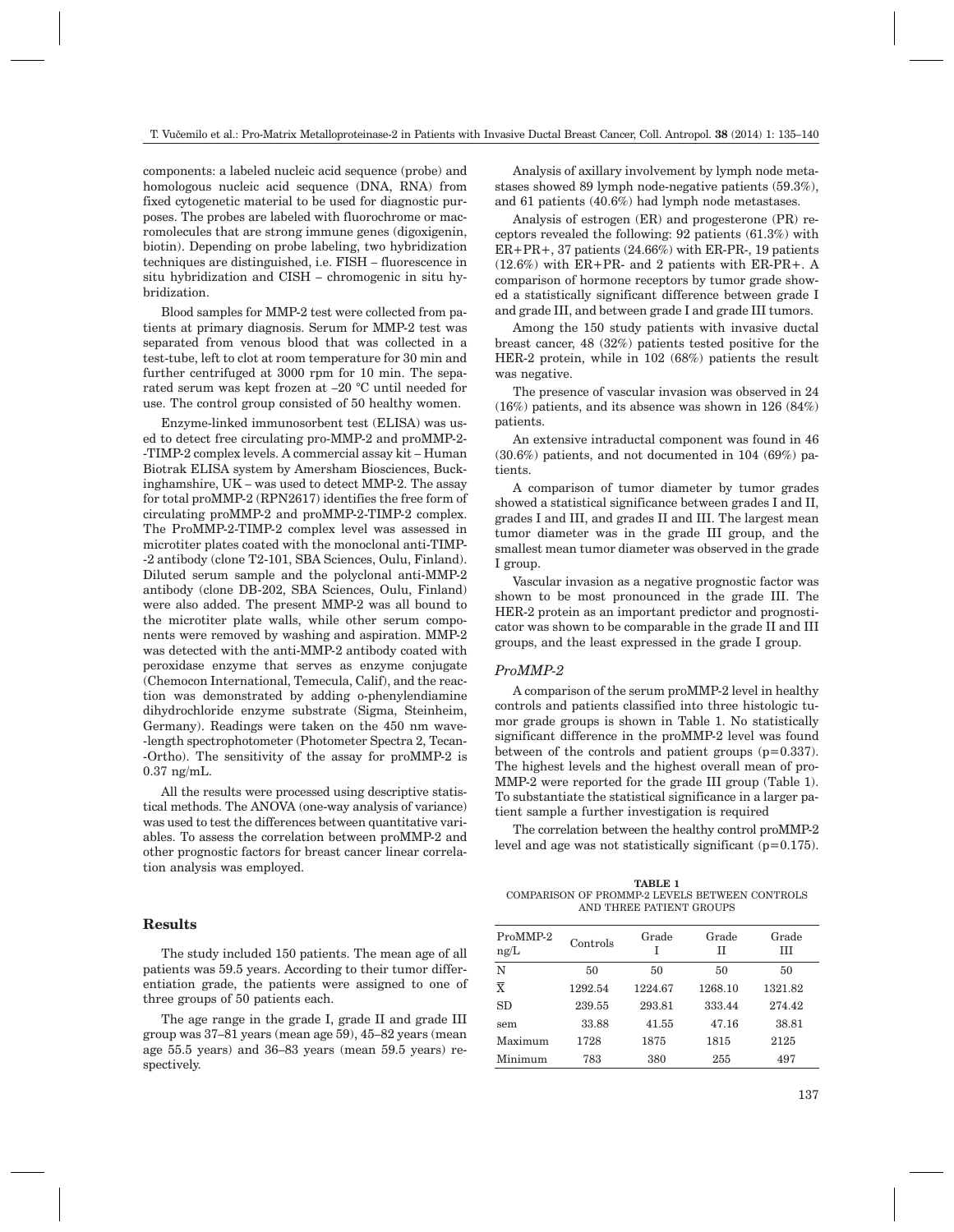

*Fig. 1. Correlation proMMP-2 and age of the healthy control.*



The serum proMMP-2 level in old age had a tendency towards lower values. The correlation between the pro-MMP-2 level and age of all breast cancer patients showed a tendency towards an increase of proMMP-2 concentrations in old age; the finding was statistically significant  $(p=0.0021)$  and actually contrary in relation to this in healthy controls (Figures 1 and 2).

A comparison of the proMMP-2 level with the number of positive lymph nodes did not reveal any statistically significant correlation  $(p=0.176)$  between the two variables. Patients with a larger number of tumor-involved lymph nodes presented higher levels of serum proMMP-2 (Figure 3).

The correlation of proMMP-2 and steroid receptor levels was shown to be weak negative and statistically insignificant  $(p=0.149)$ . Patients with positive steroid receptors showed a tendency towards lower levels of serum proMMP-2 (Figure 4).

The serum proMMP-2 level in correlation with vascular invasion showed a weak, statistically insignificant correlation  $(p=0.156)$ .

PromMP-2 in relation to EIC also showed a weak, negative and statistically insignificant correlation (p= 0.72). In patients with histologically confirmed EIC com-



*Fig. 3. Correlation proMMP-2 level with the number of positive lymph nodes.*



*Fig. 2. Correlation proMMP-2 and age of all study patients. Fig. 4. Correlation proMMP-2 level and steroid receptor levels.*

ponent the level of serum proMMP-2 had a tendency towards lower values.

A comparison of proMMP-2 and HER-2 protein did not show any statistical significance (p=0.776). HER- -2-positive patients had lower serum proMMP-2 levels compared to HER-2-negative patients in whom the levels of serum proMMP-2 were higher.

#### **Discussion**

Breast tumor is a pathohistologically and clinically heterogeneous disease, and of different prognostic patterns. The most common is a malignant female tumor that accounts for 27% of all malignant diseases in women.

It has been generally accepted that the different clinical course and different outcomes of the disease in patients with the same histologic tumor type are the result of molecular differences between carcinomas.

Recently, the importance of proteases related to the tumor, tumor invasion and metastasis has been shown in various tumors, including the tumor of the breast. Matrix metalloproteinases are being intensely investigated as a potential prognostic factor in breast cancer patients<sup>7,8</sup>.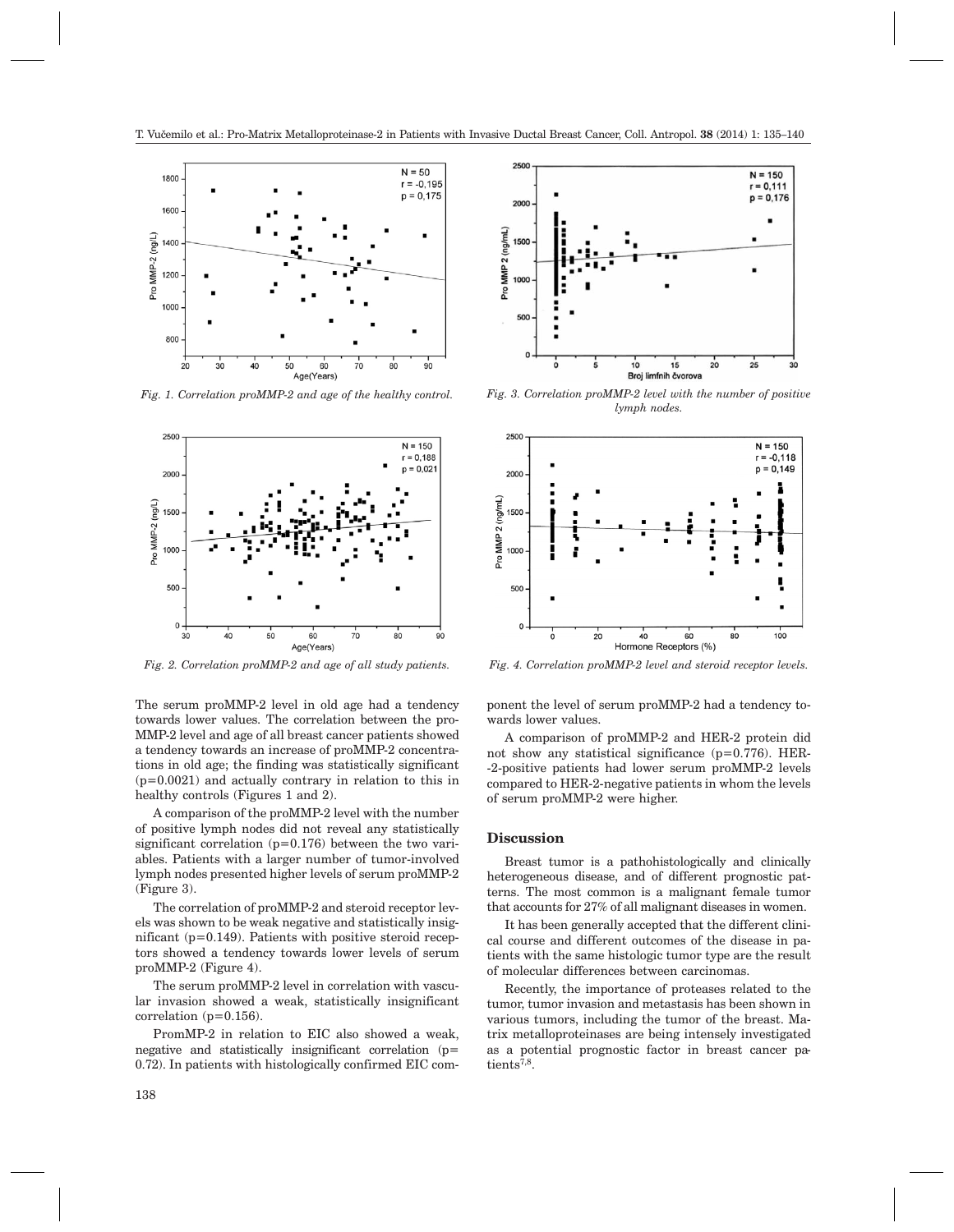MMP-2 is one of MMP family members involved in the process of tumor invasion and metastasis, first of all for its unique ability to disintegrate the type IV collagen, which is the main component of cell basement membrane, and this is considered to play a crucial role in invasion of malignant tumors. Recent studies show MMP-2 to be intensely and invariably related to breast cancer, and this can be found in serum, urine, plasma and tissue of breast cancer patients. In biological systems and fluids, MMPs occur as inactive proenzymes, active enzymes and inactive enzymes bound by various inhibitors $5,10,12$ .

Some authors show the high level of serum MMP-2 to be related to a poorer prognosis in patients with positive axillary lymph nodes. Moses et al. report that that urine MMP-2 concentrations are increased in patients with breast cancer. For diagnostic purposes, Duffy recommends the assessment of MMP-2 as a prognostic factor in  $break cancer<sup>13,14</sup>$ .

Several recent studies have shown that the increased expression of tissue MMP-2 in breast carcinoma is related to poorer prognosis $15,16$ . While the results of a series of studies of matrix metalloproteinase-2 expression in tumor tissue are largely in accord that the increased expression is an adverse predictor and prognosticator in breast cancer patients, this cannot be confirmed for the circulating MMP-2.

Which form of the circulating MMP-2 yields the best information about tumor progression and survival remains to be elucidated.

La Rocca et al. report on the results of their study showing a negative correlation between MMP-2 and estrogen receptors<sup>17</sup>. Sheen-Chen et al. publish their study demonstrating a statistically significant difference between MMP-2 concentrations assessed for two groups of breast cancer patients and report on the higher concentration of MMP-2 in patients with lymph node positive cancer and higher stage of the disease<sup>18</sup>.

In their publication, Kuvaja et al. report for the first time on the inverse correlation of the concentration of total proMMP-2 and traditional prognostic factors (positive lymph nodes, high histologic tumor grade, higher stage of the disease) in breast cancer patients. There is a reference that the level of the circulating MMP-2 does not correlate with the tissue levels. It is assumed that the total proMMP-2 and proMMP-2-TIMP-2 complex levels in patients' sera prior to surgery suggest the presence of the disease, whereas the active form of MMP-2 could be related to the progression and spread of cancer and might suggest overall patient survival<sup>4</sup>.

At the tissue level, the increased concentration of active MMP-2 may be explained by proteolysis and cell migration during the metastatic spread of the disease. This could also explain the concurrent lower value of serum active MMP-2 for its efficacy at the tissue level during the spread of carcinoma.

This study is aimed at assessing the significance of the obtained levels of proMMP-2 and proMMP-2-TIMP-2 complex as the pro-enzyme form of MMP-2 in preoperative serum of breast cancer patients. It has been assumed that the proMMP-2 concentration should differ in patients with different histologic grade of the disease. An attempt has been made to assess the significance of proMMP-2 in relation to tumor size, hormone receptor status, axillary lymph nodes, patient age, EIC, vascular invasion and HER-2 protein. Patients were classified into three groups according to the histologic grade of their tumor to be compared with the control group of 50 healthy women.

A comparison of the serum proMMP-2 level between the healthy controls and patients classified into histologic grade groups does not show any statistical significance of the difference between proMMP-2 concentrations, although the grade III group had the highest values of proMMP-2.

The study of Kuvaja et al. showed that the patients had higher serum levels of proMMP-2 in relation to healthy controls, and also lower serum levels of proMMP- -2-TIMP-2 complex than the healthy controls<sup>4</sup>.

The correlation between the healthy control pro-MMP-2 level and age showed a tendency towards lower values in old age, although without any statistical significance (p=0.175). In older age, levels of the majority of enzymes are physiologically reduced, and this correlation can thus be explained as a physiological event. On the other hand, comparing proMMP-2 levels with patient age a positive, statistically significant correlation was found, i.e. proMMP-2 had a tendency of increase towards higher levels in the grade I patients of old age  $(p=0.0147)$  as compared to all study patients (p=0.0021).

A comparison of proMMP-2 by tumor diameter, i.e. tumor size revealed a weak positive and statistically insignificant correlation (p=0.157). In their study Shu-Chih Liu et al. report also about the positive linear correlation between tissue and serum proMMP-2 levels and tumor  $size<sup>19</sup>$ . ProMMP-2 in relation to the number of positive lymph nodes in the axilla showed a weak positive and statistically insignificant correlation. Sirpa Leppa et al. did not find any statistically significant correlation between the serum MMP-2 levels and lymph node status, age and hormone receptors, and in larger tumors, the MMP-2 level showed a tendency towards an increase<sup>20</sup>.

A comparison of proMMP-2 and HER-2 protein did not show any statistical significance. Patients who were HER-2-positive had lower proMMP-2 levels, and HER- -2-negative patients showed higher levels of serum pro-MMP-2. These correlation results for HER-2 protein comply with the results obtained by the Finnish authors<sup>4</sup>.

This study was aimed at comparing the proMMP-2 enzyme levels obtained in three patient groups with their HER-2 protein status as a prognostic factor and patients' age. The assessed correlation values showed to be statistically significant in relation to age of grade I patients and overall age in all patient groups. The total MMP-2 level was also assessed in this study. The study to distinguish the proMMP-2 from proMMP-2-TIMP-2 complex levels by Kuvaja et al. show the proMMP-2 levels to be